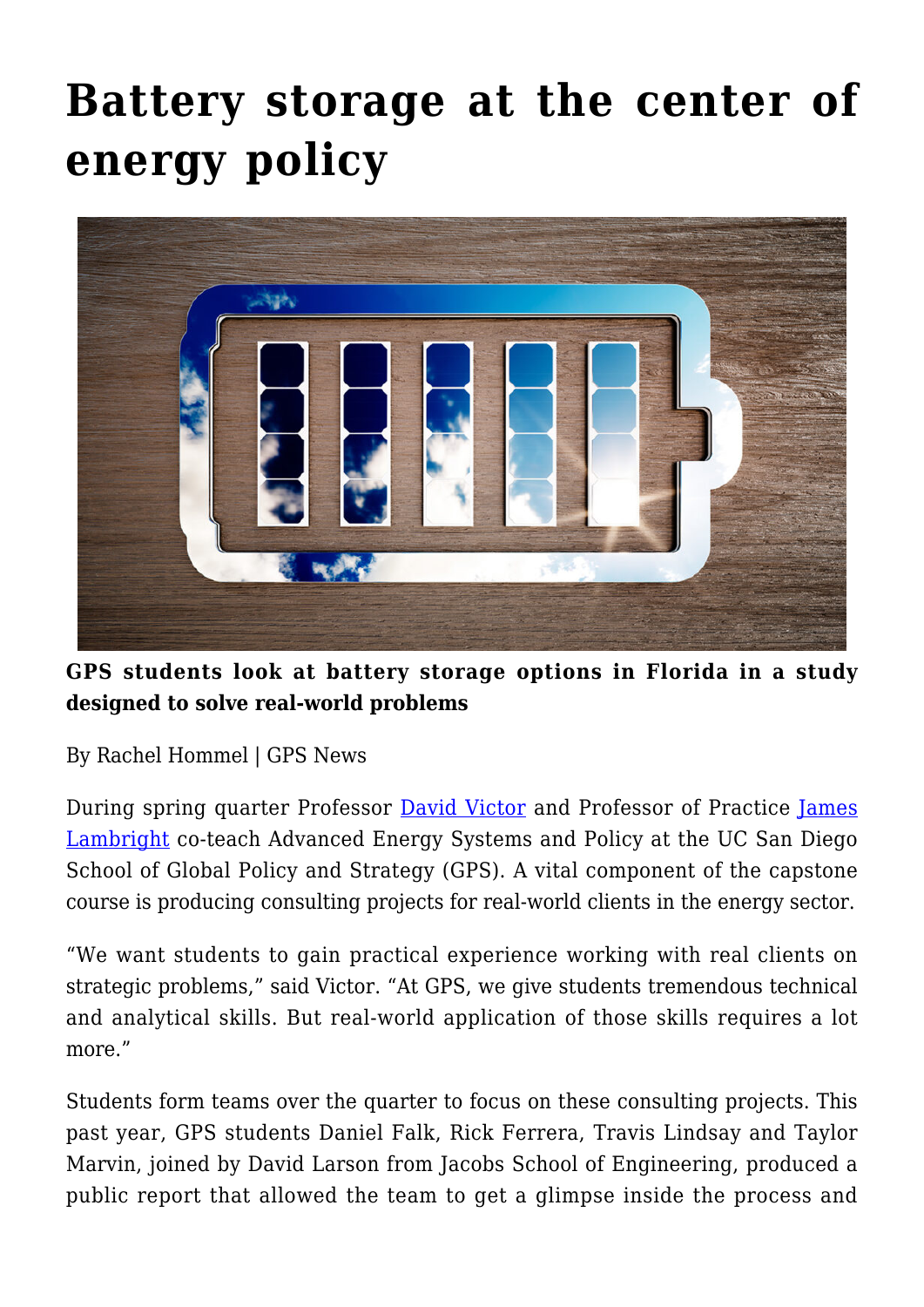outcomes of energy policy.

Titled ["Battery Energy Storage in Florida: Value, Challenges, and Opportunities",](https://gps.ucsd.edu/_files/research/battery_energy_storage_in_florida.pdf) this report explores new strategies for the transformation of the electric power grid. Research studies routinely look at renewable power like solar and wind, however energy storage is a growing need for the low carbon energy ecosystem.

"I came to GPS aspiring to work in the energy space, and this project was a valuable part of my energy coursework," said Marvin. "I'm enthusiastic about how GPS is improving its energy curriculum, offering a competitive advantage in energy over many other international affairs and public policy programs."

Lambright explained that in the class students receive a first-hand opportunity to solve actual problems, from understanding what the client needs to learning how to communicate complex results to many different audiences – from line experts within an organization right up to the CEO.



The team project, which turned into a major report, looks at the potential value of battery energy storage in Florida's electric power sector. While California is leading the way with regards to battery storage, deployment and adoption in most of the U.S. and worldwide is still behind.

"These technologies have gained a foothold and stand a good chance of earning a larger role in the U.S. power grid based on their economic merits alone," said Ferrera. "This was an interesting time to be focused on Florida."

Ferrera cites that the battery storage market is analogous to the solar market regarding adaption and push back, with many people citing battery storage as too expensive to justify. However, the report indicates that with falling costs, Florida is adopting studies and pilot projects for battery storage, defying partisan political divisions.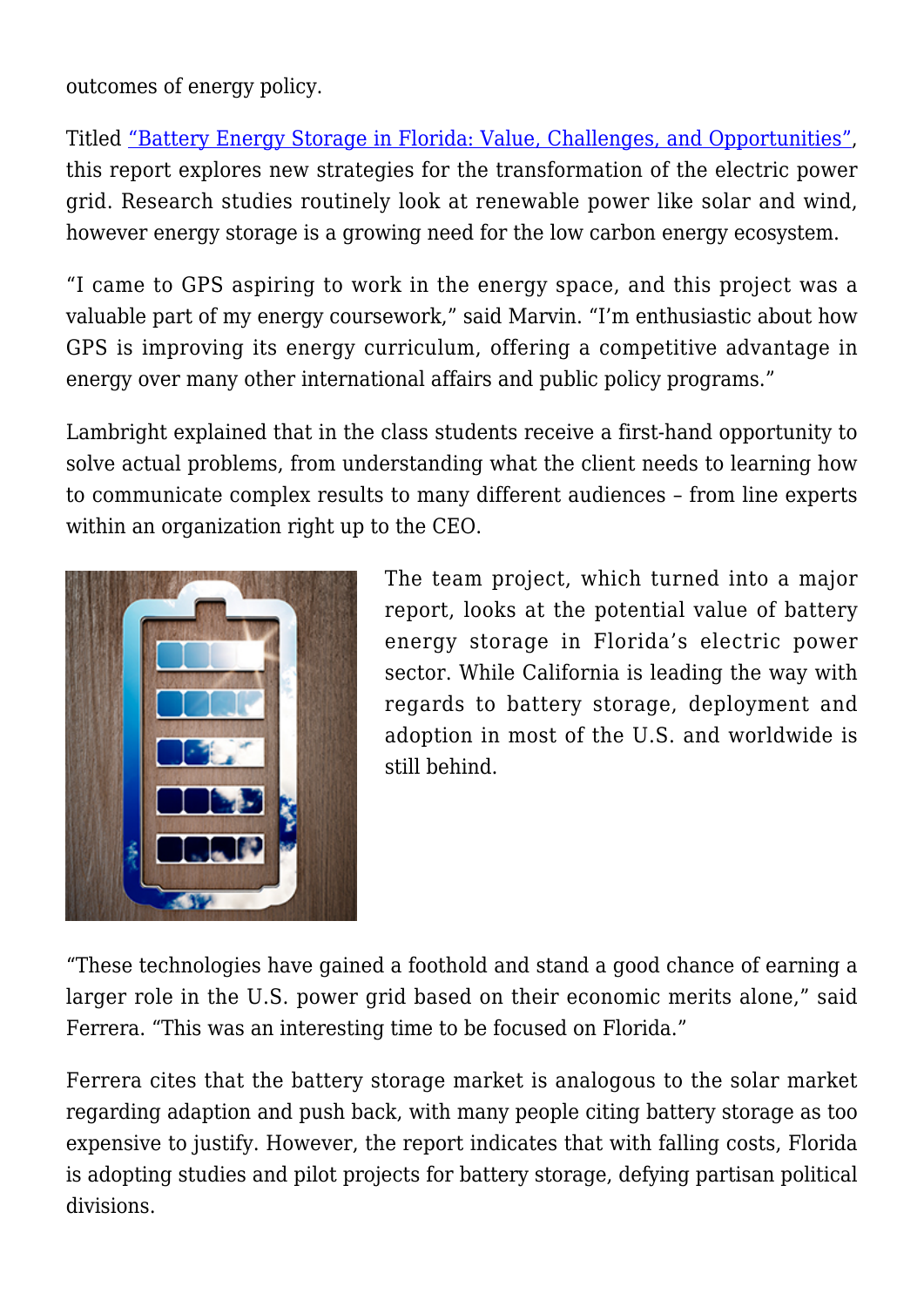The students connected with GPS alumnus [Michael Aller '06](https://energyflorida.org/team/), executive director and CEO of Energy Florida, who connected the team to some research institutions around the Southeast doing relevant work.

"We had some very good conversations with them. Aller also provided a lot of interesting context on the energy sector in Florida, which really helped us understand the lay of the land in a state that none of us had worked in before," said Ferrera.

In Florida, battery deployment has been very limited, due to the state's energy costs and utility landscape. However, in the study, the team identifies how Florida's slow start position could actually benefit them, by taking advantage of cost-effective opportunities to deploy batteries.

Additionally, the cost of battery storage has fallen quickly in recent years, with the most progress being made in states with high electricity bills, such as California. The report further highlighted the possibility of adoption and expansion for pilot projects, with a new power system that is cleaner and less carbon intensive than the fossil-fuel-dependent.

"One striking finding was how enthusiastic Florida's largest investor-owned utilities are about storage. They have made an effort to really understand the technology and are undertaking very ambitious projects," said Marvin.

Battery storage hopes to offer a cost-effective way to reduce many Florida commercial and industrial customers electricity bills, with behind the meter customer-sited battery storage systems. Charging battery systems when the demand is low and discharging them when the demand peaks can also help lower costs – a significant portion of commercial and industrial bills.

However, one of the larger questions will be whether batteries will become the next renewable technology, particularly in states without incentives. Victor cites its potential to become a dynamic technology for the power grid, unlocking the potential for pervasive use of renewables and even complete decentralization of the grid.

"Technology and policy are combining to make the power system cleaner and more distributed," said Lambright. "Batteries can play a big part in this evolution in places where the regulatory regime and rate structure make the use of